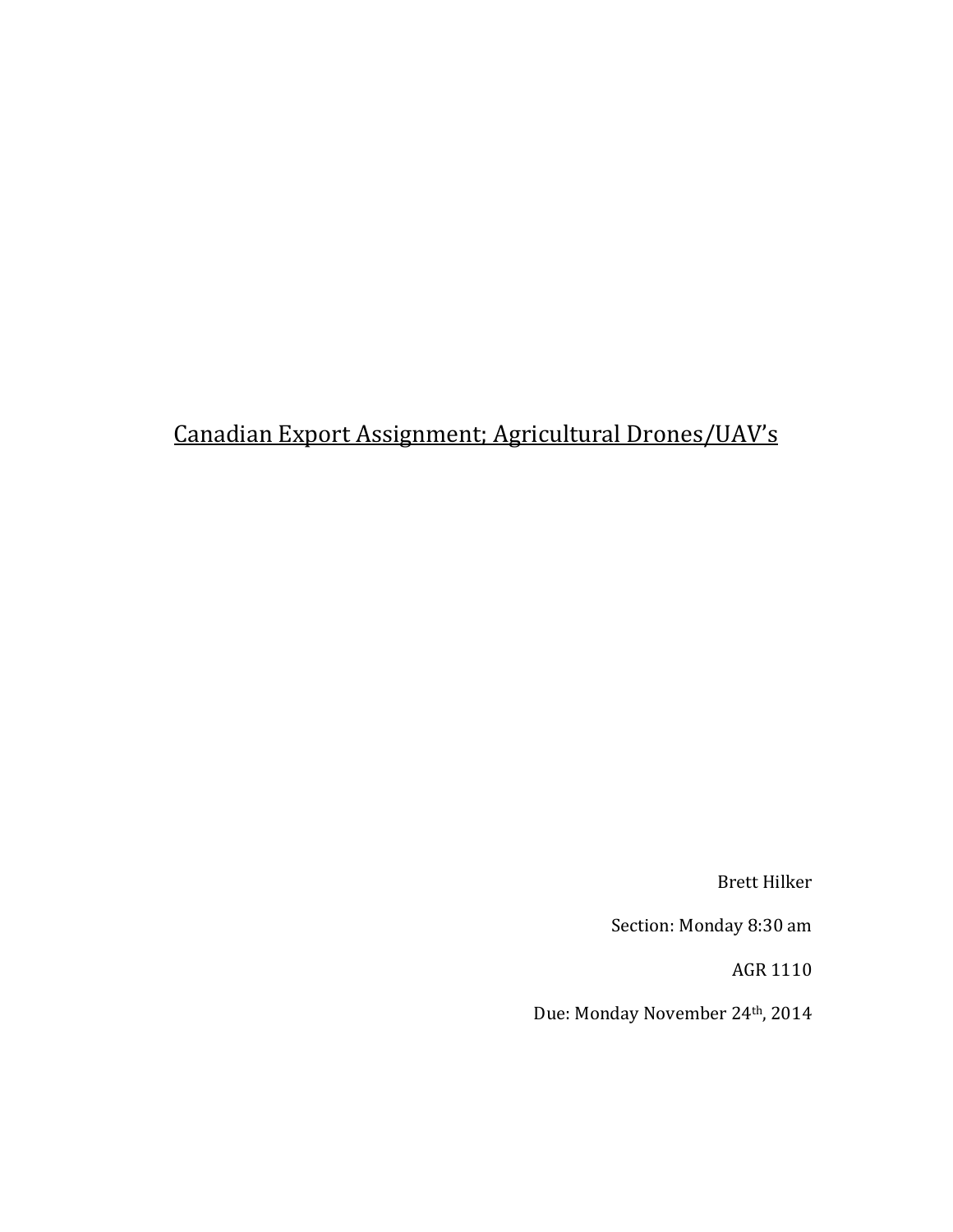# **Introduction:**

Nepal:

Nepal is an incredible country that is situated between China in the North, and India in the East. The country itself covers a total area of 147,181 sq. kilometers that is covered with tremendous geographic diversity for a small country. Three different land regions are classed out of the vast landscape, consisting of the Mountain region, Hill region and the Terai/Plains region. Each region has major geographic differences including altitude, land slopes and temperature. These three land regions are essentially what run the country of Nepal, as the majority of the land is used for agriculture which makes up approximately 36% of Nepal"s GDP. For such a small country, the population is 27.8 million and the agriculture sector employs 66% of the total population (MOAD, 2014). Agriculture simply drives the economy of Nepal and so the development of agriculture is key.

Many families in Nepal depend on agriculture as their main source of income and food, so many grow their own food. However, not all land regions are ideal for farming. In the Mountain region, the cool-like temperature is most ideal for producing livestock like sheep and goats where the terrain can supply enough grass and forage for pasture. The Hill region varies in temperatures, and crops like rice and maize in the summer, and fruits, vegetables and flowers, are produced in the winter on hillside terraces. The cooler varying temperatures of the hill region makes growing the same crops all year round difficult, so usually different crops are planted and harvested depending on season (Ricebean Network, 2005). The Plains region is the flattest part of the country where the vast majority of agriculture takes place. Temperature in the Plains region often gets to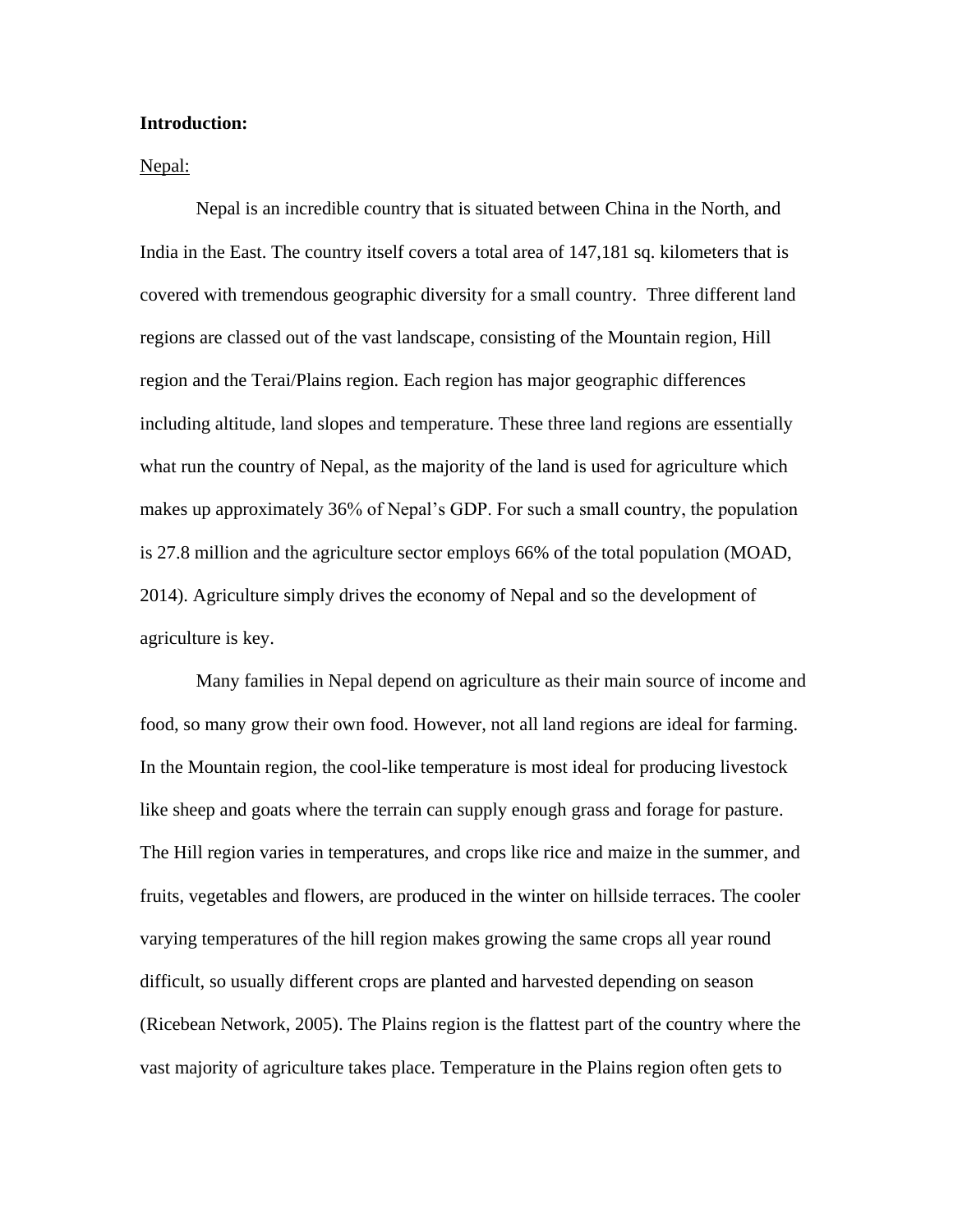over 40 degrees Celsius in the summer and the subtropical climate allows for growing crops year round (Trek for Nepal, 2014). Major crops of the Plains are rice, barley, wheat and oilseeds (New Agriculturalist, 2009).

#### Canada:

Canada is a large country located in the most northern part of the North American continent. It is home to approximately 34.3 billion people and the country covers a total land area of 9,093,507 sq. kilometers making Canada the second largest country in the world (Infoplease, 2014). Canada covers a vast majority of climates and land regions across the 10 provinces and three territories, with agriculture being a huge contributor of the land east to west. The prairies consist of some of the flattest land regions in Canada where many crops are grown including canola, wheat, oats and flax, while Alberta is mainly know for beef cattle production. Moving east, Quebec and Ontario are known for the production of soybean and corn, as well as dairy operations. Canada also has a fair amount of fish farms on the coastal provinces of British Columbia, New Brunswick and Newfoundland.

Canada"s agricultural contribution accounts for 6.7% of the GDP and employs 5.2% of the total population. The United States is Canada"s number one export partner and China is now number two, for products of livestock and grains (AAFS, 2014). The developed country makes Canada the  $6<sup>th</sup>$  largest agriculture country for exports in the world and technological advancements are making the farming industry even more productive then ever before (Maps of the World, 2014).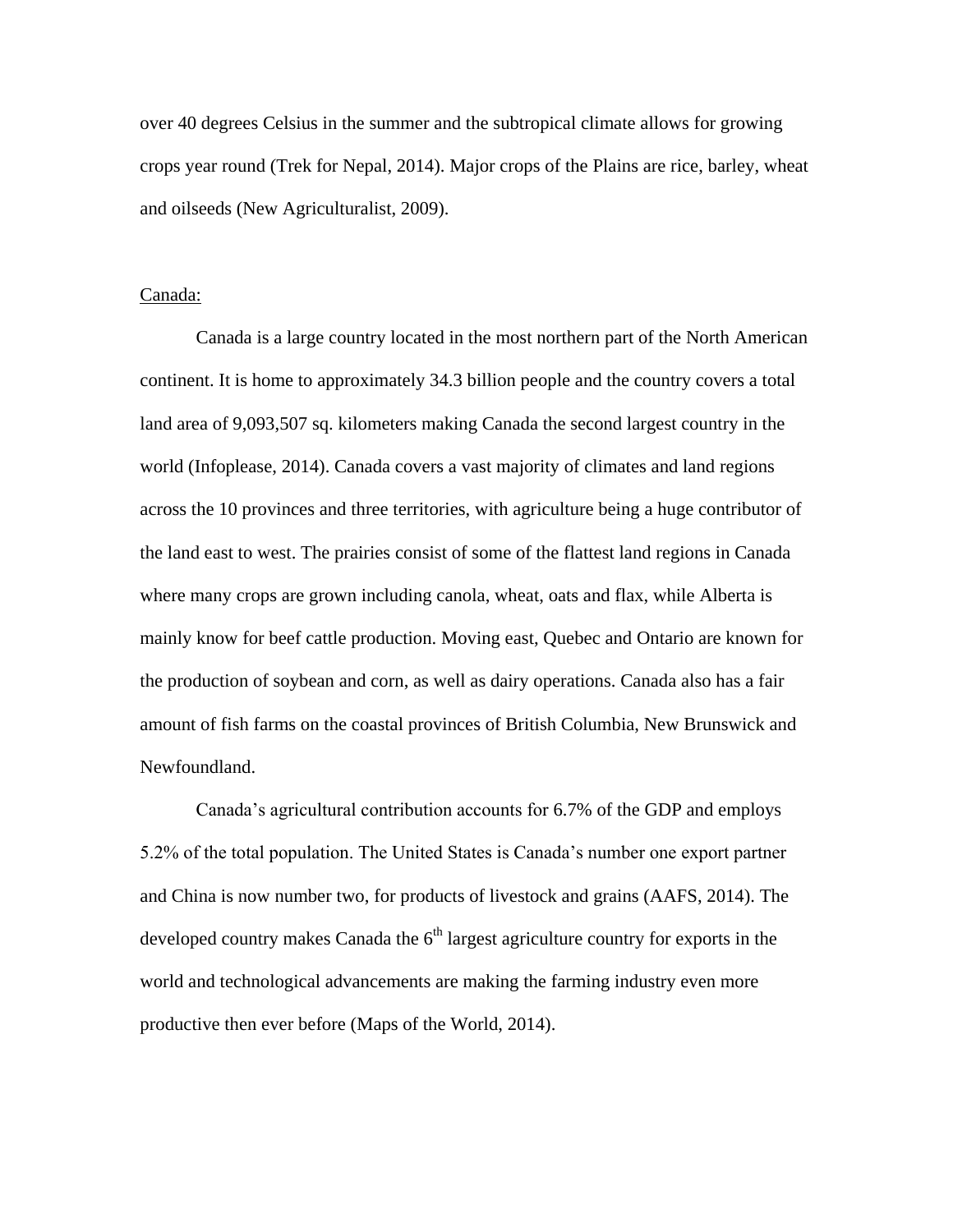# **Part I:** Product Info

Modern day technology has skyrocketed, introducing a new era of profit and productivity to businesses around the world. Technology is the  $3<sup>rd</sup>$  most thriving industry in Canada, behind agriculture that is number one (Groff, 2013). When looking at technology from an agricultural viewpoint, so much has changed to help farmers increase yields, expand to run large scale operations, and most of all be sustainable to grow more food to meet human needs. There are an incredible amount of technologies out there to help every aspect of the agriculture sector, including robotic milking systems, automated feeding systems and one in particular are agricultural drones. Precision agriculture has become a very popular topic lately.

Precision agriculture is essentially using the latest technology such as GPS that are used on agricultural equipment that together enable farmers to use electronic guidance to direct equipment more accurately. This precise positioning of equipment allows farmers to save money when applying chemicals to crops, as well as saving in fuel costs. This method of agriculture, however, is not only for chemical application. Precision agriculture affects the whole function of an operation as it allows for yield monitoring, variable spraying, guidance systems and records and analysis of crops just to name a few (Goddard, 2014). Despite these methods being extremely useful, precision agriculture has taken it to the next level that has literally taken flight in farmer"s fields.

Drones, or unmanned aerial vehicles (UAV"s), are essentially flying robots that are equipped with GPS monitors to take high-resolution images and videos while programmed on a mapped route over one or a series of fields. These images can then be used to manage fields that may be affected by crop stress, such as drought and insect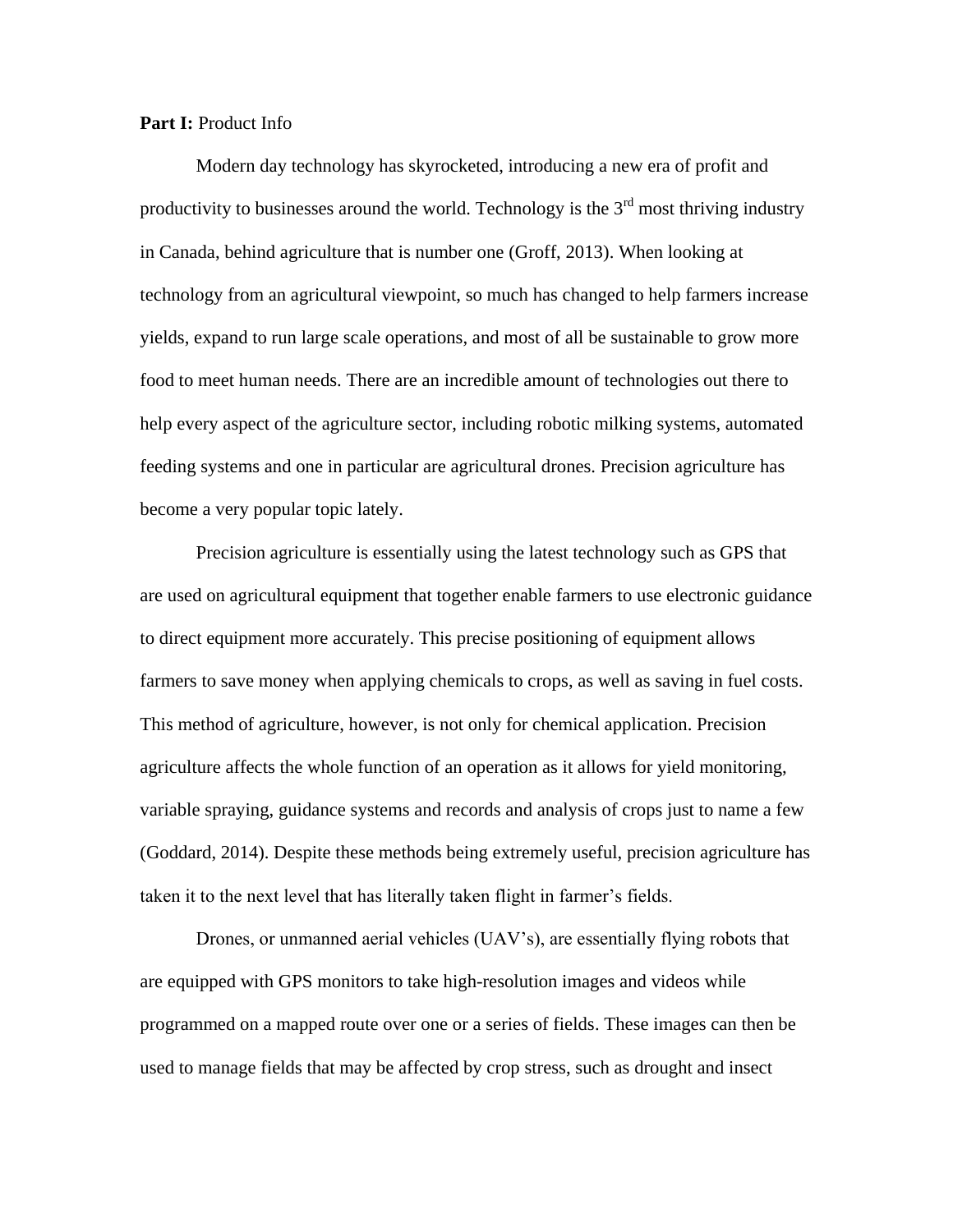infestation, as well as measuring the greenness and photosynthetic activity (Stoneman, 2014). UAV"s come with a wide variety of shapes and sizes as well as camera types to capture different angles, and views of specific targets, which in this case are crops. Certain cameras that are equipped on UAV"s can capture different image types including multi-spectral images, visible and infared images, thermal images and normalized difference vegetation index (NDVI) images (Chris Ozmun, Personal Communication, November  $5<sup>th</sup>$ , 2014).



**(Figure 1.0)** The picture represents a photo taken by a UAV using NDVI imagery in a 40-acre corn field. This camera technology shows the difference in growth stages that may not be noticeable from ground. This allows farmers to apply more specific fertilizer in areas that are needed, and less that aren't (Grady, July  $9<sup>th</sup>$ , 2014). Retrieved from: <https://www.sparkfun.com/news/1537>

In Canada, agriculture has largely become dependant on commercial fertilizers

and genetically modified seeds. This means that many macronutrients and micronutrients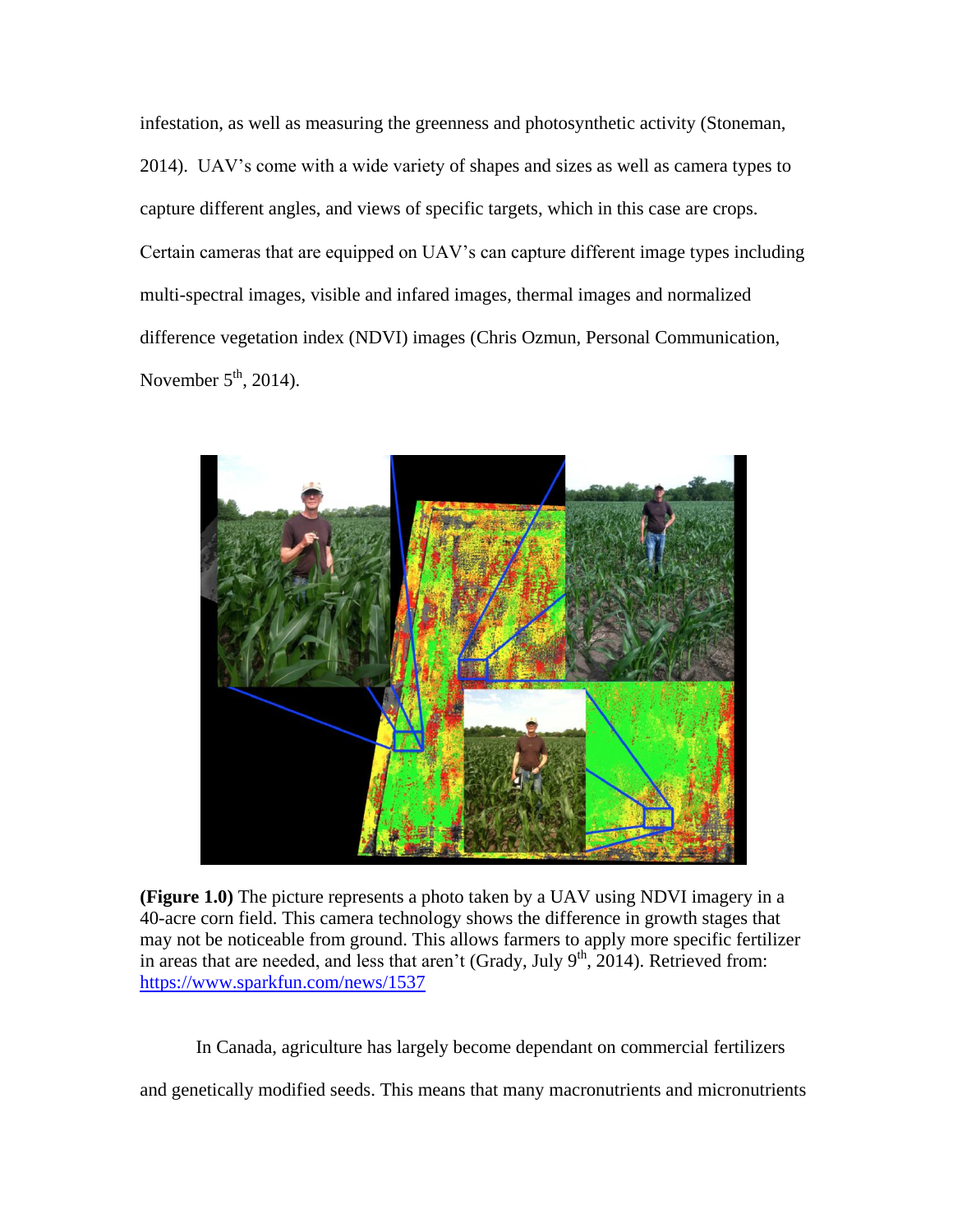are needed to be applied to the soil and the crop to ensure boosted yields and productivity. This conventional method of agriculture had Canadian producers applying commercial fertilizers to 61.6 millions acres of land, although much of it is not needed and simply wasted (Stats Canada, 2010). As shown in **(Figure 1.0)** there are parts of the corn field that are not in need of fertilizers, perhaps because of the terrain where it was at the bottom of a small hill in the field where there was a build of nutrients in the soil. In other parts of the field, it was easy to determine there needed to be more fertilizer applied to help uniform the crop and increase the yield.

UAV"s in Canada, and across the world are simply taking these matters and using the air borne technology to detect these problems that farmers have in their fields. By analyzing and contributing to these methods of precision agriculture, crop producers can save immensely when it comes to the cost of fertilizer and fuel (Redmond, 2014). Not only are UAV"s practical for the use of fertilizer application, but also for visual mapping of land, detecting crop health and also for the use when harvesting your crops.

UAV"s come in a variety of different shapes and sizes, depending on preference and budget. There are many manufacturers world wide of UAV"s, however there are only few in Canada. A few major players in the precision agriculture sector include that of a company based out of Hammonds Plains, Nova Scotia is SkySquirrel Technologies, and another from Saskatoon, Saskatchewan is DranganFly Innovations Inc. These two companies both provide excellent products, however accessible information was only successful with DraganFly Innovations.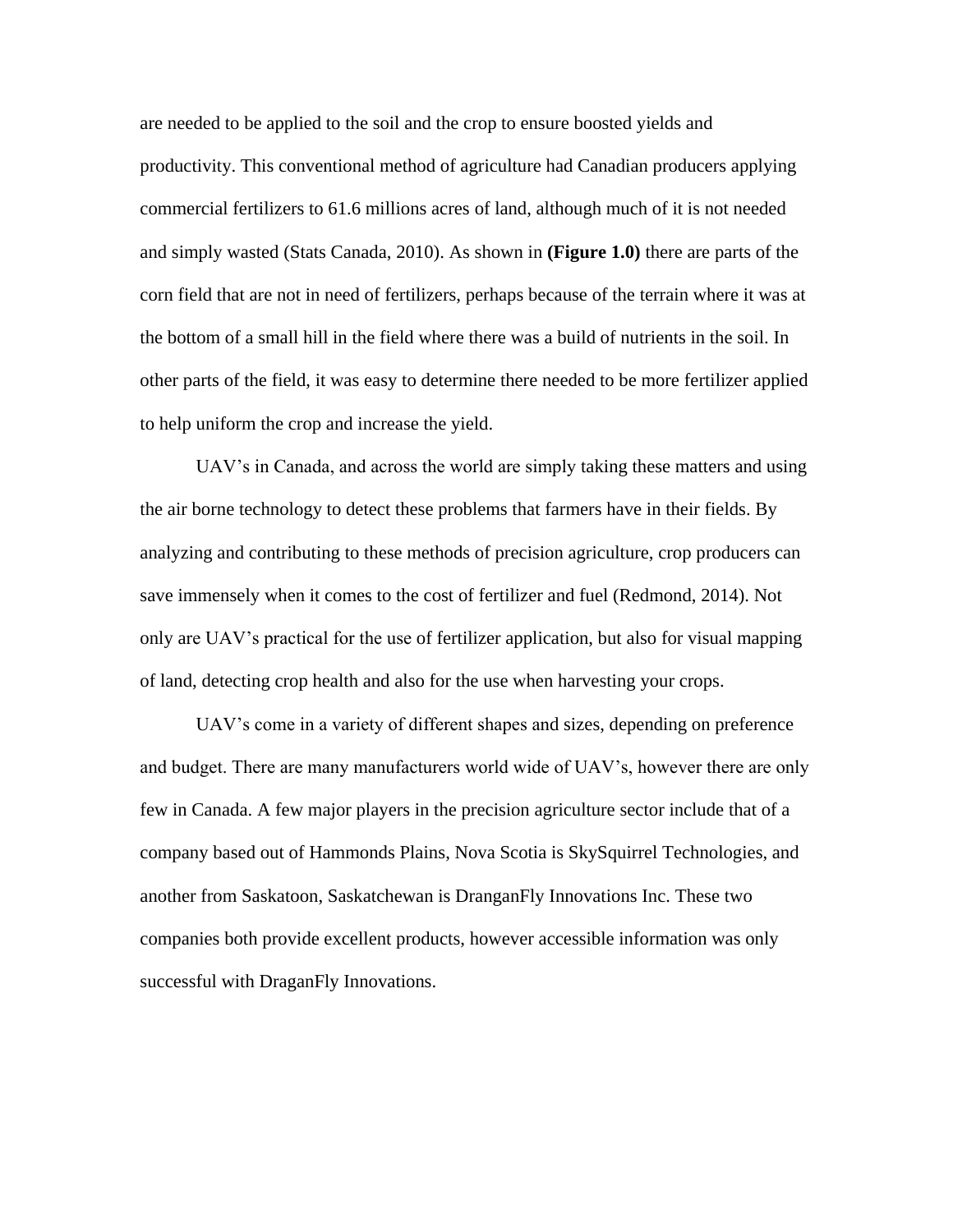# **DraganFly Innovations:**

Located out of Saskatoon, Saskatchewan, DraganFly Innovations is a Canadian manufacturer of UAV"s for the use of public safety, aerial photography, industrial inspection, education and of course agriculture. This unique company has made its way from the ground up, building everything from hardware design, circuit boards, and software systems to the lightweight carbon fibre design. All of this has made its way into the industry off of simple designs that are precise and well engineered since 1998 (Chris Ozmun, Personal Communications, November  $5<sup>th</sup>$ , 2014).



| <b>Draganflyer Guardian</b><br><b>Mapping Package:</b>                                                                 | <b>Draganflyer X4-P</b><br><b>Mapping Package:</b>                                                                                   | <b>Draganflyer X4-ES</b><br><b>Mapping Package:</b>                                                                                    |
|------------------------------------------------------------------------------------------------------------------------|--------------------------------------------------------------------------------------------------------------------------------------|----------------------------------------------------------------------------------------------------------------------------------------|
| \$12,495.00 USD<br>• 420 gram payload capacity                                                                         | \$21,495.00 USD<br>800 gram payload capacity<br>٠                                                                                    | \$30,495.00 USD<br>800 gram payload capacity                                                                                           |
| • Carbon Fiber airframe<br>GPS, Alt hold & Return Home<br>• Digital video & quick release<br>Compact and Back-Packable | Folding Carbon Fiber frame<br>٠<br>GPS, Alt hold & Return Home<br>٠<br>Digital video downlink<br>٠<br>• Tool-less removable CF props | Ultraportable folding CF<br>٠<br>frame<br>GPS, Alt hold & Return Home<br>Digital video & quick release<br>Tool-less removable CF props |

**(Figure 2.0)** This table shows the comparisons of popular products sold from DranganFly Innovations in the use of agriculture. Prices range variably as UAV"s have different compatibility factors to make them more precise, lightweight and easy to use (Chris Ozmun, Personal Communications, November 5<sup>th</sup>, 2014). Retrieved from: <http://www.draganfly.com/industrial/products.php>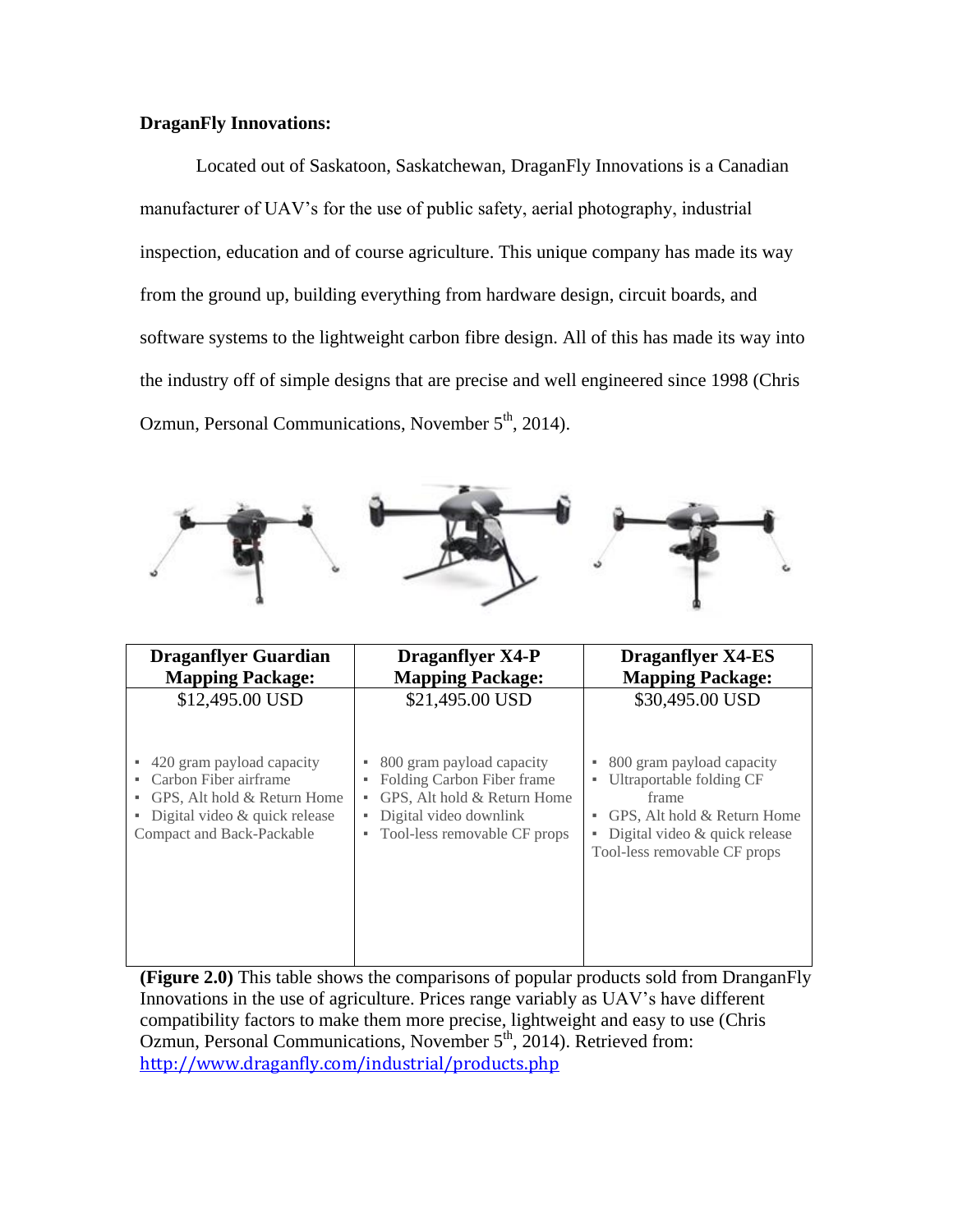# Competitive Products from Other Countries:

DraganFly Innovations is an incredibly reliable product that has manufactured many UAV's that are built to last. Unfortunately with this great product, comes a large price tag for not only Canadians, but also other buyers around the world. One other manufacturer of UAV"s is a company called Shenzhen X-Viki Technology Co. Ltd. Based out of Guangdong, China, the Octocoptor BAT X900 is made out of carbon fibre material like that of DraganFly"s products, yet costs only \$1,499.00 USD (Alibaba, 2014). Comparing the Octocoptor BAT X900 to that of DraganFly"s Guardian, which is \$12,495.00 USD, is much cheaper while both contain essentially the same basics of structure, and only differencing slightly in technology with image variety and quality.

In Canada, Unmanned Aerial Vehicles are becoming more and more popular because of their wide range of applications, however, a Special Flight Operators Certificate is needed in order to use it. A SFOC is needed through Transport Canada to ensure safe and responsible manners when flying UAV"s. The standard fee for an uncomplicated SFOC is \$1,300.00, and for further complex applications costs more (CCUVS, 2014).

UAV"s also provide huge environmental benefits when determining the applications of fertilizer usage. Often times, farmers purchase large amounts of fertilizers to apply on the whole field, but as mentioned earlier, some areas of the field may not need as much or any fertilizer at all because it already has a sufficient amount in the soil. This detection can ultimately reduce the amount of soil saturation of these macronutrients or micronutrients, and therefore decrease and even eliminate unwanted run-off of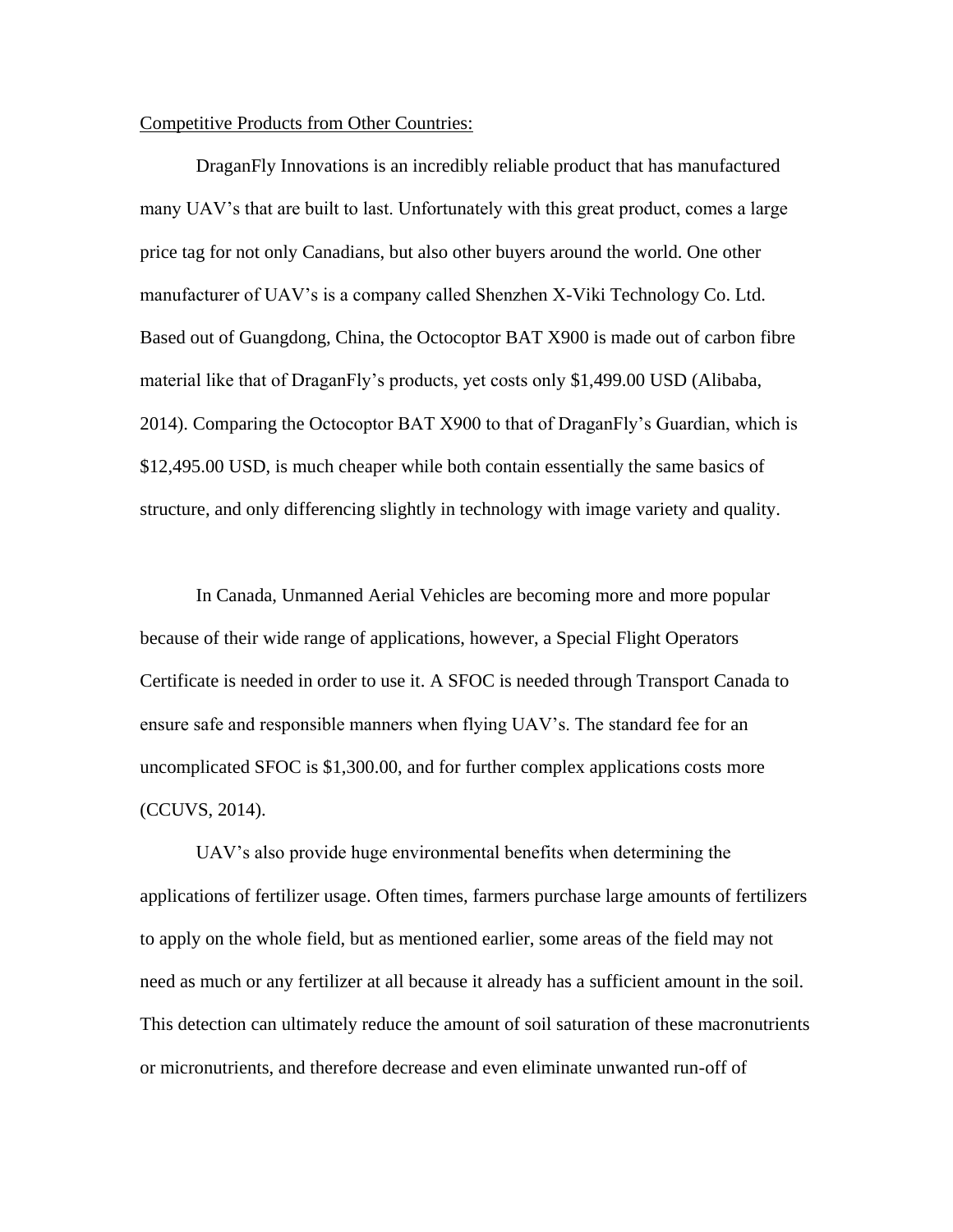potential chemicals and nutrients such as nitrogen and phosphorus (USGS, 2014). In the end farmers are saving money by reducing the amount of fertilizer application to their fields and also reducing the potential harmful risk to the environment of chemical run-off.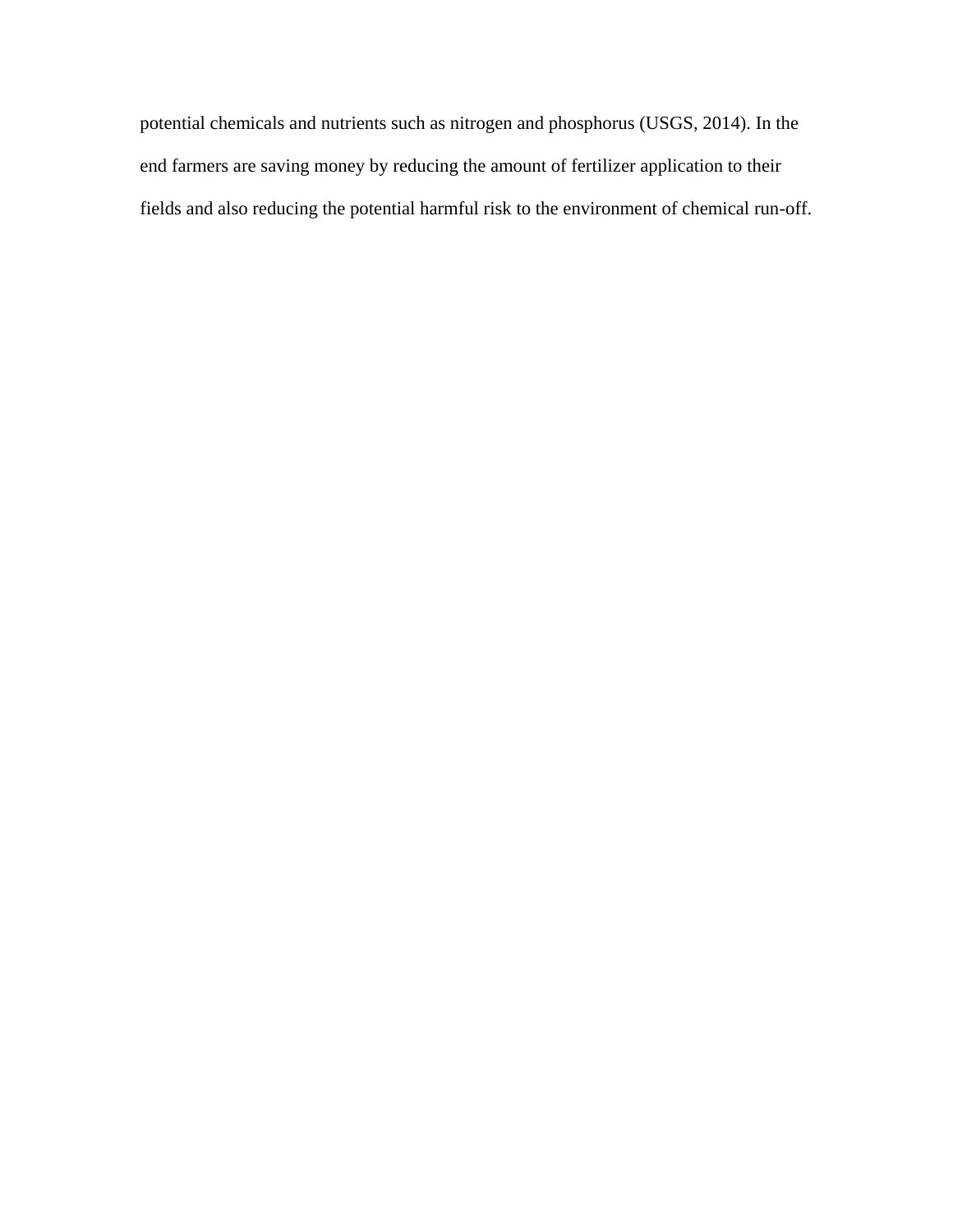#### **Part II:** UAV's in Nepal

For a small country Nepal consist of various land regions and terrain as mentioned in the introduction section. Agriculture in Nepal accounts for a very large proportion of Nepalese workforce and GDP for the country. This is made possible because of the three land regions that provide much of the country with various types of food including cereal crops, fruits and vegetables and livestock (Sharma, 2014). In Nepal, technological advancements for agriculture are not nearly as developed when comparing to farming in Canada. Producers in Nepal use simple tools like plows, spades, sickles, hammers, axes and chisels. Oxen are used to plow the fields, but hardly any machinery tools are used because it is generally too expensive, and difficult to use in the Hill regions of Nepal. Chemical fertilizers are now starting to become more familiar in Nepal, however the main source for applying micronutrients to the soils is through cattle dung and organic decomposed material from leaves, and animal-fodder (CFFN, 2014).

The technologies that UAV"s provide can be more than effective in expanding the farming industry in Nepal, even though it is just starting to become a land-mark in Canada. The intensive landscape that is used for farming can be managed on such an efficient scale that it would save Nepalese farm labourers treacherous work, especially in the Hill regions. Because of a drones capability to fly high in the air, Nepalese farmers would be able to map their plots of land, either in the Hills region or Plains region, and determine how their crops are growing before applying any fertilizer on them. This would save farmers from walking through the land checking crops, as well as deciding what part of the crop is lacking more fertilizer than others. UAV"s can also be an effective tool that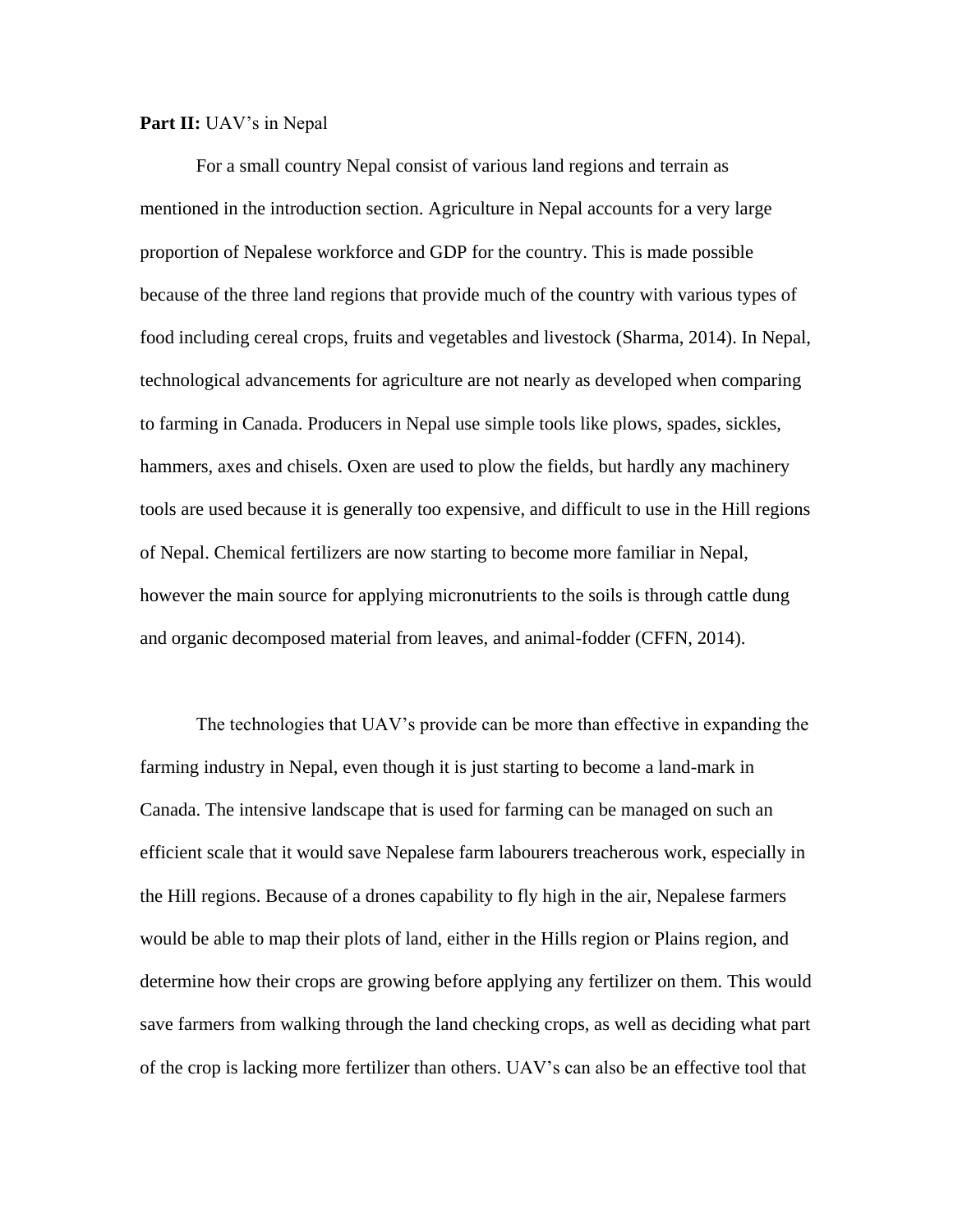benefits the environment as the differentiating climate on crops planted can be detected from UAV"s, thus viewing the growing conditions (Stoneman, 2014). Nepal is a favourable country that farms on hillside terraces and therefore are sometimes under threat of eroding land. UAV"s could detect this problem where it otherwise might not be noticed by Nepalese farmers and could save the negative impact on the land.

### Shipping Logistics From Canada:

Shipping of UAV"s from Canada definitely is not an easy task, because Nepal is a land locked country between China and India, therefore making accessibility to shipping ports on the ocean quite difficult. Because UAV"s are generally lightweight and foldable, they can be packed in a small carrier kit of approximately 30lbs. Air shipment of this DraganFly product would leave from Saskatoon International Airport in Saskatchewan via FedEx and would arrive in Tribhuvan International Airport just outside of Kathmandu, Nepal. The cost of shipping a UAV from Saskatchewan to Nepal is approximately \$700.00. This number was retrieved using an online calculator in which I had estimated the total product to weigh about 30 lbs due to the UAV, packaging, electronics and software to run in, and a heavy duty case to carry it all in (FedEx, 2014). Once the product is in Nepal, it can then be distributed through postal services to the particular buyer.

#### Shipping Logistics From China:

A second shipping logistic of the Shenzhen X-Viki Technology Co. Ltd is shipping it via FedEx air to compare prices of that from Canada. The UAV would be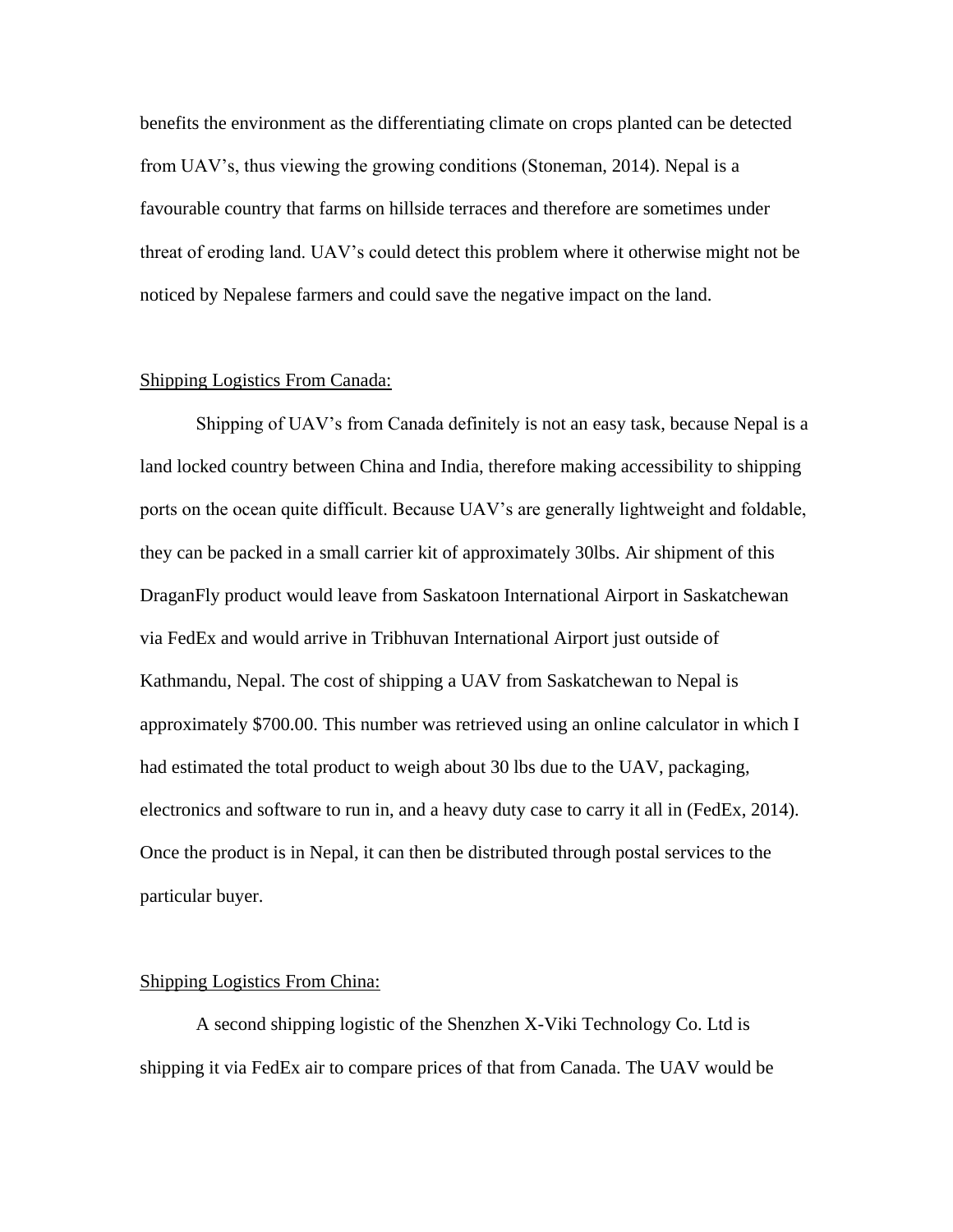shipped from Shenzhen Bao"an International Airport to Tribhuvan International Airport in Nepal. The cost of air shipment of this product is approximately \$1,200.00 using the same information from the online calculator as from Canada (FedEx, 2014). The cost of flying the product from China to Nepal is more expensive then shipping from Canada, but the high shipping costs from China still beats the overall price of the UAV itself by \$10,476.70. Ground shipment from China to Nepal is \$610.00, so this would be the cheapest alternative overall (FedEx, 2014).

# Potential Buyers of a DranganFly UAV:

Finding a company that deals with both agriculture and technology is difficult, especially because Nepal in general is not entirely technologically advanced in agriculture. One method of promoting the use of UAV"s could be done through Tribhuvan University in Nepal. "Agricultural Engineering Division under Nepal Agricultural Research Council, Agricultural Engineering Directorate under department of Agriculture and Purbanchal Campus, Institute of Engineering under Tribhuvan University are major research, extension and education institutions related to agriculture mechanization in Nepal respectively" (Shrestha, 2013). Interacting with the university could hopefully expand the use of UAV products to farmers, or in a more realistic and economic sense, to villages. If a village of farmers came together to purchase a UAV, it could not only benefit the production of crops for just one farmer, but many.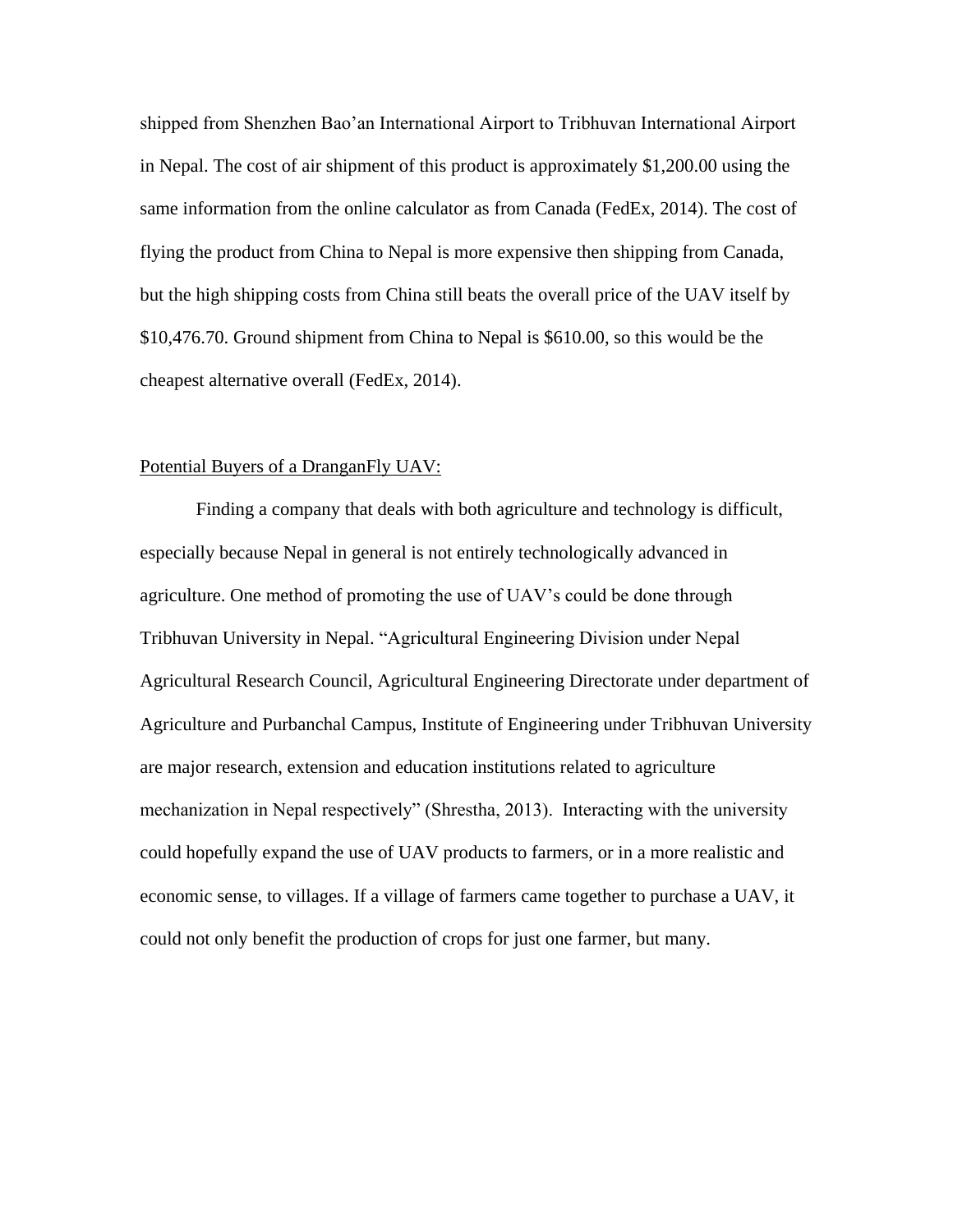#### Drawbacks of UAV's to Nepal:

Even though UAV"s are an excellent idea to Canadian crop producers who work on hundreds and even thousands of acres of land, UAV"s may be a difficult product to export to Nepal. Almost all of the agricultural practices used in Nepal are done by hand, and no technology is involved. Almost all Nepalese farmers have less than 1 hectare of land, and subsistence farming is huge. The majority of the people only grow enough food to live on, and nothing more to sell (IFAD, 2014). This makes selling a UAV to Nepal very difficult as there would be no buyers because it is too expense and also too extreme to use on such small plots of land for one farmer.

### Other uses for UAV's in Nepal:

Nepal is home to the world"s highest mountain, which attracts explorers and trekkers all around the world to test themselves against the snowy mass of rock; Mt. Everest. This expedition that people risk their lives to take part in has killed 248 people from 1924 to 2013. The main causes of these deaths were falls, avalanches, exposure to the extremely cold temperature and altitude sickness, where almost all of the bodies are still on the mountain (Arnette, 2014). UAV"s could be an excellent tool used in search and rescue to lower the amount of deaths on the mountain. UAV"s could constantly be monitoring certain parts of the mountain and also follow/check up on climbers to make sure no danger is present. This technology could notify for help and reduce the risk of a potential death.

Another use for UAV"s in Nepal is to sell them to the Tribhuvan University where there is a program called the Institute of Science and Technology (Tribhuvan University,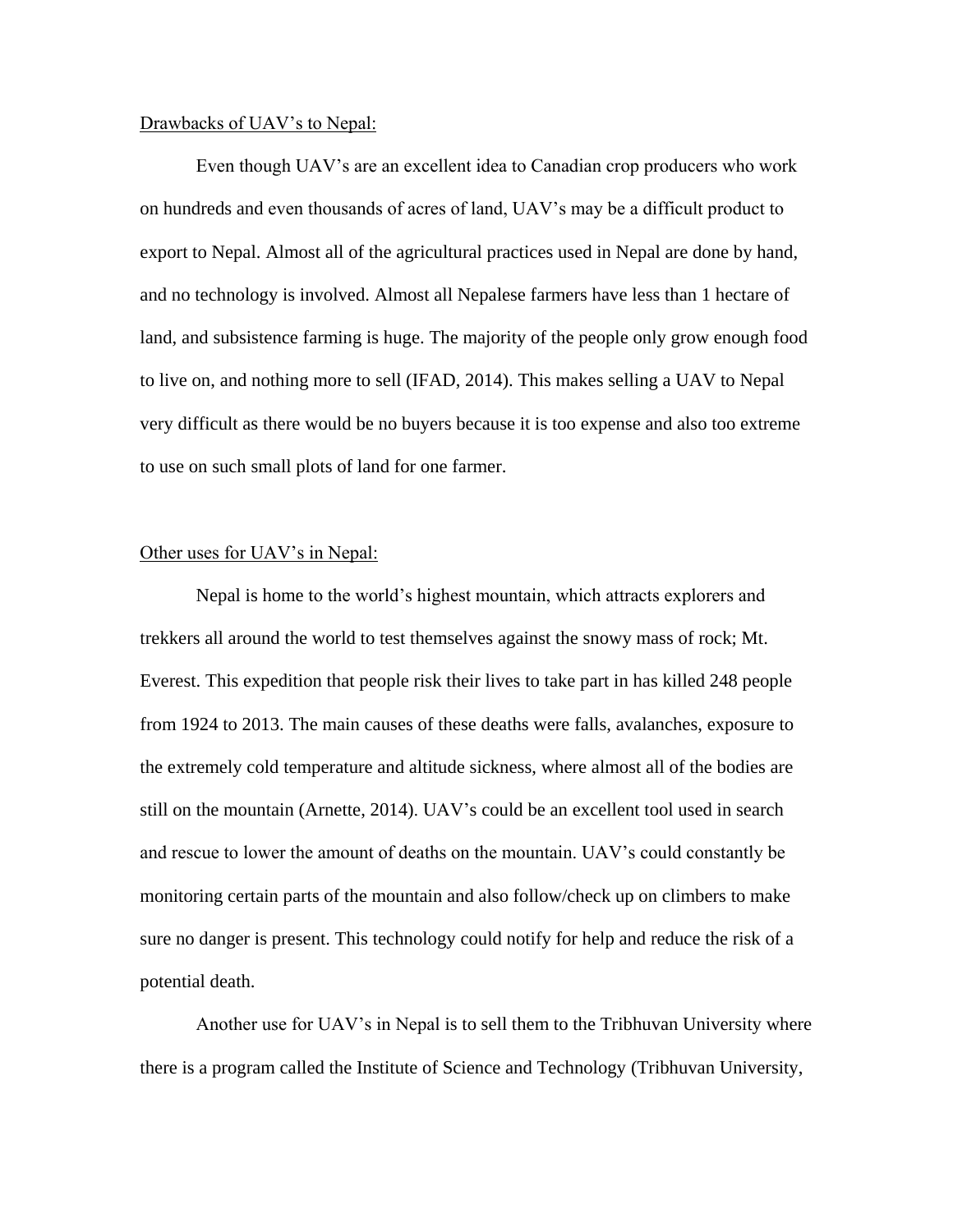2014). Here, students could learn how technology is used to make drones, and go out in the field to use them to learn practical knowledge of this modern day technology. With this newly introduced information being taught to university students in Nepal, studies can be done using the UAV on agricultural sites, much like the common use for UAV"s in Canada. If new practices for introducing technology are brought into countries where there are a lack of advancements and knowledge about technologies, it could really help develop the country, as well as many industries that help contribute to the GDP.

In Nepal, because of the intensive landscape, UAV"s would overall help manage farms and increase crop yields at the same time. This type of technology is something that like Canada, will benefit the environment, and introduce a new kind of technology to Nepal to hopefully expand its many uses. Despite its high costs, alternatives can be found to assist in funding for a cheaper model from a near by country, such as that of Shenzhen X-Viki Technology in China where the costs are much less. Introducing UAV"s into Nepal can be done if not one Nepalese contributes, but if many contribute in purchasing one UAV to access their great potential and various uses.

#### Critical Summary:

As a critical summary and recommendation to the Canadian producer of DraganFly Innovations, and other manufacturers like SkySquirrel Technologies, is to work on a product that is more inexpensive. As a consumer, it is difficult enough to be able to afford this type of technology in the first place to actually benefit and make money off of it in the long run. Even though using UAV's are beneficial to cost savings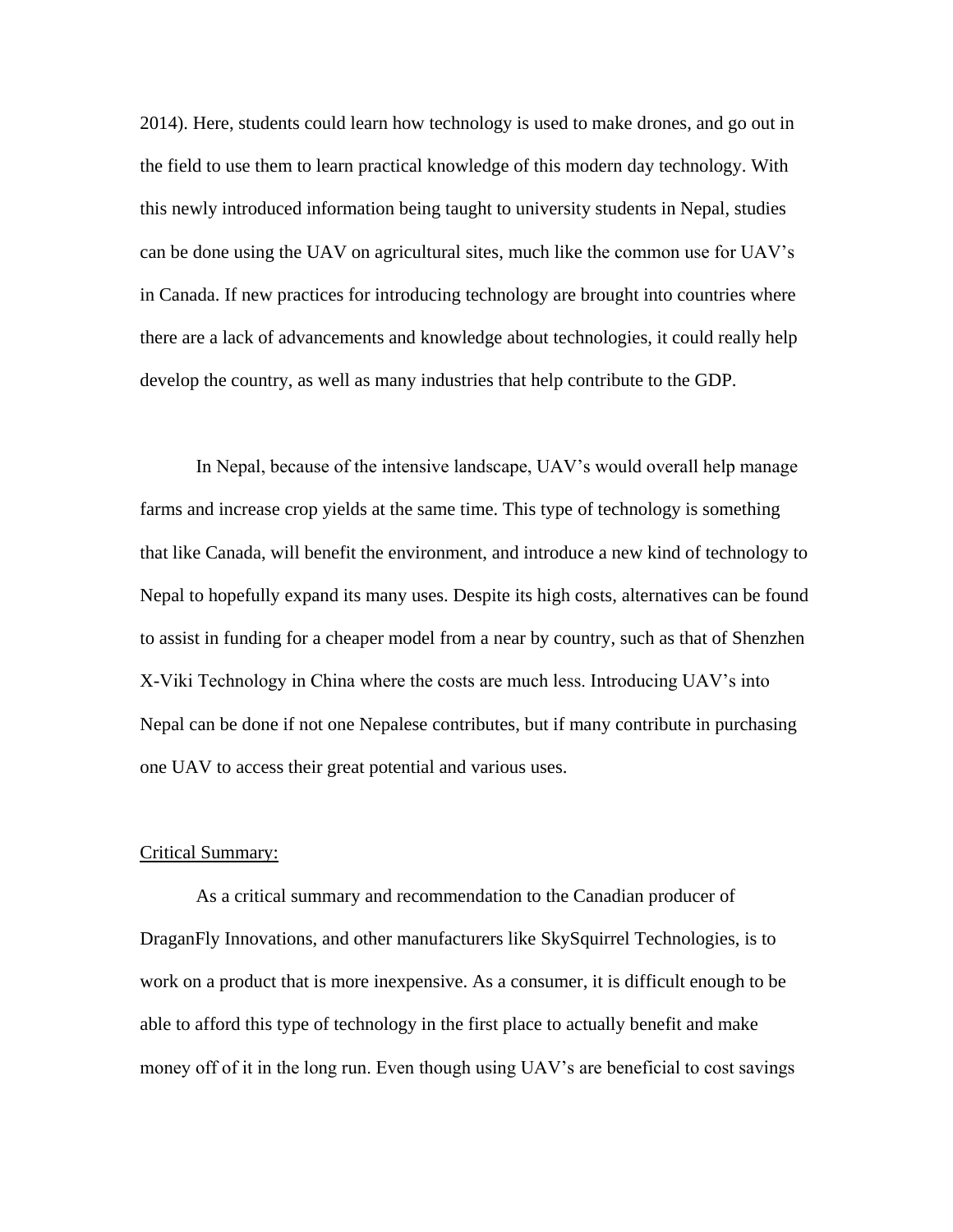each year to farmers, it will be minimal and would still take several years to actually make a return off of using the product. In terms of making a more inexpensive product, I believe companies who make expensive products in the uses for agriculture need to be more open minded and think outside the box. This for instance, takes in a situation like Nepal. Nepal is "late bloomer" of technology who deeply relies on agriculture in a way of sustaining the economy, as well as surviving everyday. Producers like DraganFly Innovations should take into account that there are counties that could deeply benefit from the use of their product, even though they simply cannot afford it. Making UAV"s less expensive could enhance the chances of making the exporting product more realistic and beneficial to both countries of Canada and Nepal, as both are largely based off of agricultural industries. DraganFly Innovations can simply start by building some products that use cheaper plastics instead of building out of carbon fibre for structure, and equip each UAV with less expensive camera equipment. With doing this, the cost of the product can significantly be lowered and keep the use of operations simple so that counties like Nepal can use it with ease. Making a product that is more financially reasonable to not only Canadians, but also to potential buyers around the world will make DraganFly"s UAV competitive to companies such as Shenzhen X-Viki Technologies in China where their costs of UAV"s are significantly lower. I believe if more Canadian products were built to suit many different countries around the world for beneficial uses, companies in Canada would benefit greatly and export more products.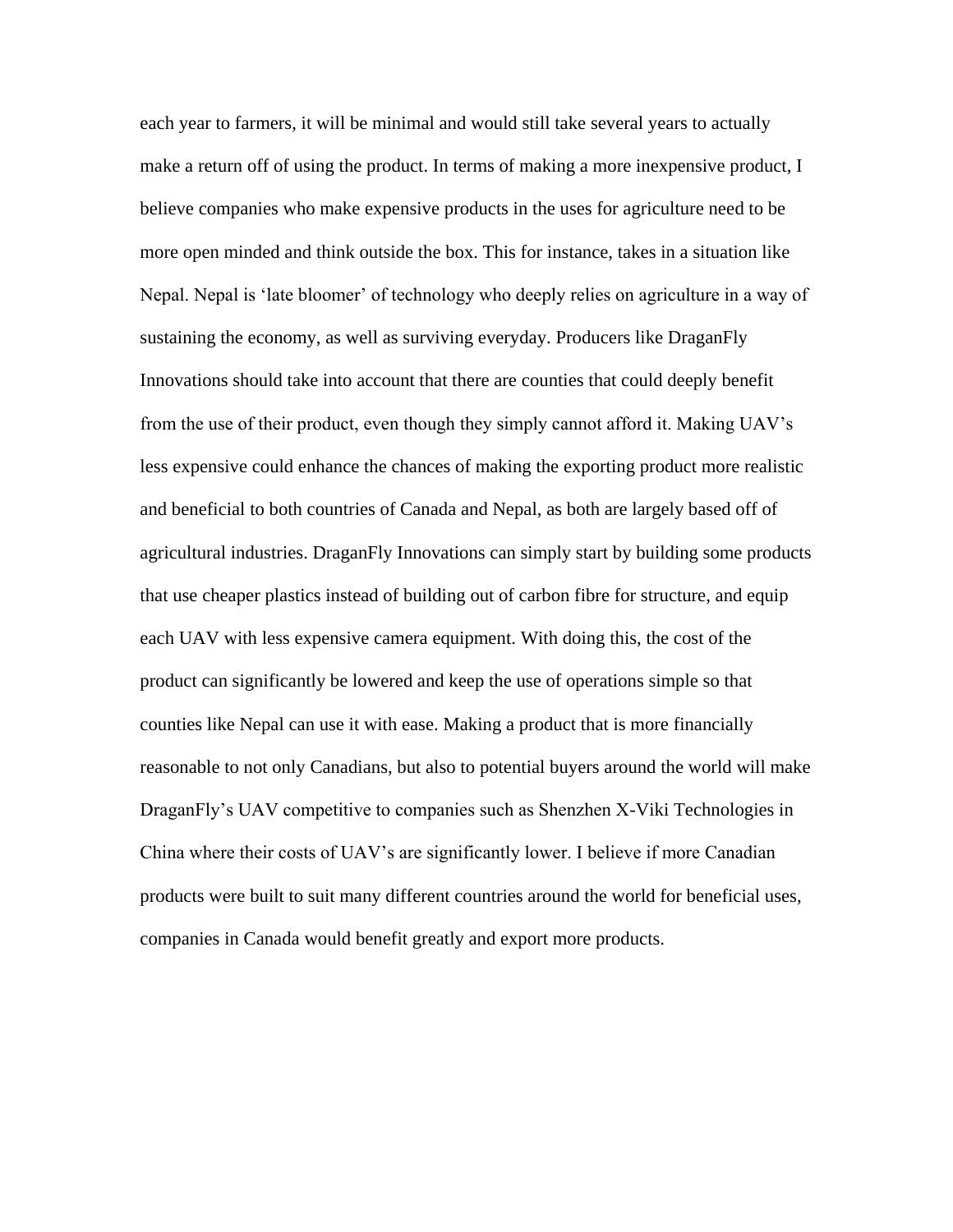# **References:**

Alibaba Group. (2014). "Octocopter X900 UAV". *Alibaba Group.* Retrieved from: [http://www.alibaba.com/product-detail/newest-arrival-carbon-fiber-rc](http://www.alibaba.com/product-detail/newest-arrival-carbon-fiber-rc-multicopter_1984983985.html)[multicopter\\_1984983985.html](http://www.alibaba.com/product-detail/newest-arrival-carbon-fiber-rc-multicopter_1984983985.html)

Arnette, Alan. (2014). "History". *Everest Facts for Kids.* Retrieved from: <http://www.alanarnette.com/kids/everestfacts.php>

Canada Foundation for Nepal. (2014). "Farmlands and Farming in Nepal". *CCFN.* Retrieved from: <http://cffn.ca/about-nepal/farmlands-and-farming-in-nepal/>

Central Department of Computer Science and Information Technology. (2014). "Institute of Science and Technology". *Tribhuvan University.* Retrieved from: [http://tribhuvan](http://tribhuvan-university.edu.np/institutes/institute-of-science-and-technology/)[university.edu.np/institutes/institute-of-science-and-technology/](http://tribhuvan-university.edu.np/institutes/institute-of-science-and-technology/)

Draganfly Innovations Inc. (2014). "Products". *Draganfly Innovations.* Retrieved from: <http://www.draganfly.com/industrial/products.php>

FedEx. (2014). "Quick Quote". *FedEx.* Retrieved from: <https://www.fedex.com/ratefinder/standalone?method=getQuickQuote>

Government of Canada. (2014). "An Overview of the Canadian Agriculture and Agri-Food System 2014". *Agriculture and Agri-Food Canada.* Retrieved from: [http://www.agr.gc.ca/eng/about-us/publications/economic](http://www.agr.gc.ca/eng/about-us/publications/economic-publications/alphabetical-listing/an-overview-of-the-canadian-agriculture-and-agri-food-system-2014/?id=1396889920372)[publications/alphabetical-listing/an-overview-of-the-canadian-agriculture-and](http://www.agr.gc.ca/eng/about-us/publications/economic-publications/alphabetical-listing/an-overview-of-the-canadian-agriculture-and-agri-food-system-2014/?id=1396889920372)[agri-food-system-2014/?id=1396889920372](http://www.agr.gc.ca/eng/about-us/publications/economic-publications/alphabetical-listing/an-overview-of-the-canadian-agriculture-and-agri-food-system-2014/?id=1396889920372)

Government of Canada. (2014). "Manure and Commercial Fertilizer". *Statistics Canada.* Retrieved from: <http://www.statcan.gc.ca/pub/95-640-x/2012002/05-eng.htm>

Government of Nepal. (2013). "Statistical Information on Nepalese Agriculture". *Ministry of Agriculture Development.* Retrieved from: <http://www.moad.gov.np/yearbook/YearBook2013Whole.pdf>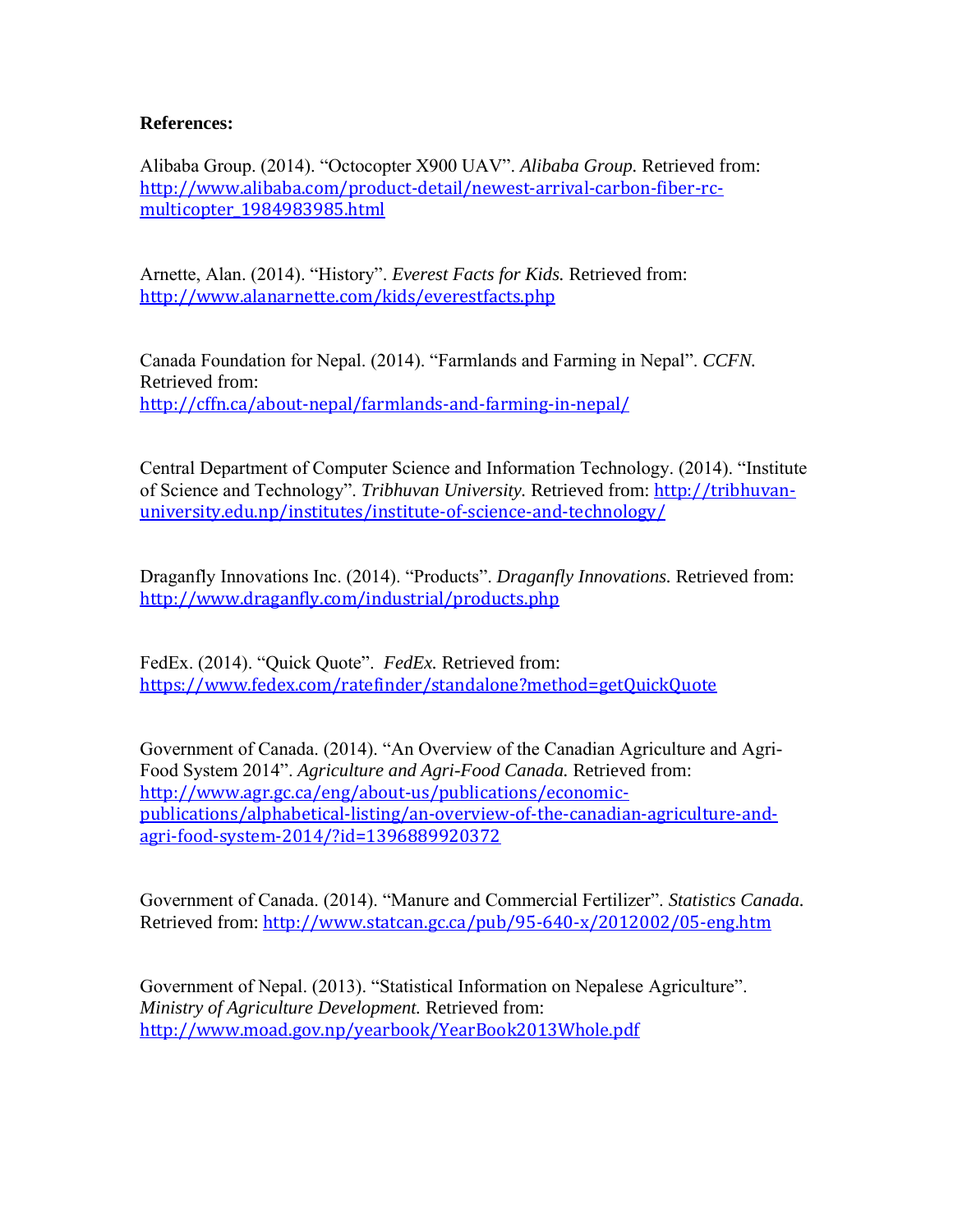Grady, Emcee. (2014). "The Agribotix Guide to Drones in Agriculture". *Sparkfun.* Retrieved from: <https://www.sparkfun.com/news/1537>

Groff, Adam. (2013). "Top Five Industries Thriving in Canada". *Canada Business Review.* Retrieved from: [http://www.businessreviewcanada.ca/leadership/336/Top-Five-Industries-](http://www.businessreviewcanada.ca/leadership/336/Top-Five-Industries-Thriving-In-Canada)[Thriving-In-Canada](http://www.businessreviewcanada.ca/leadership/336/Top-Five-Industries-Thriving-In-Canada)

International Fund for Agricultural Development. (2014). "Rural Poverty in Nepal". *Rural Poverty Portal.* Retrieved from: <http://www.ruralpovertyportal.org/country/home/tags/nepal>

K.C. Sharma. (2014). "Crop Diversification in Nepal". *Food and Agriculture Organization of the United Nations.* Retrieved from: [http://www.fao.org/3/a](http://www.fao.org/3/a-x6906e/x6906e09.htm)[x6906e/x6906e09.htm](http://www.fao.org/3/a-x6906e/x6906e09.htm)

Kumar, Naveen. (2010). "Hill Farming in Himachal Pradesh". *Ricebean Network.* Retrieved from: <http://www.ricebean.org/hills.htm>

Maps of the World. (2014). "Top Ten Countries by Agricultural Exports". *Maps of the World.* Retrieved from: [http://www.mapsofworld.com/world-top-ten/world-top](http://www.mapsofworld.com/world-top-ten/world-top-ten-agricultural-exporters-map.html)[ten-agricultural-exporters-map.html](http://www.mapsofworld.com/world-top-ten/world-top-ten-agricultural-exporters-map.html)

Ozmun, C.  $(2014.$  November  $5<sup>th</sup>$ ). Email Interview.

Pearson Education. (2013). "Canada". *Infoplease.* Retrieved from: <http://www.infoplease.com/country/canada.html>

Shrestha, Shreemat. (2013). Status of Agricultural Mechanization in Nepal. Pages 2-3. Retrieved from:<http://www.unapcaem.org/Activities%20Files/A1112Rt/np.pdf>

Smith, Geogina. (2009). "Farming: Three-way Split". *New Agriculturalist.* Retrieved from: <http://www.new-ag.info/en/country/profile.php?a=935>